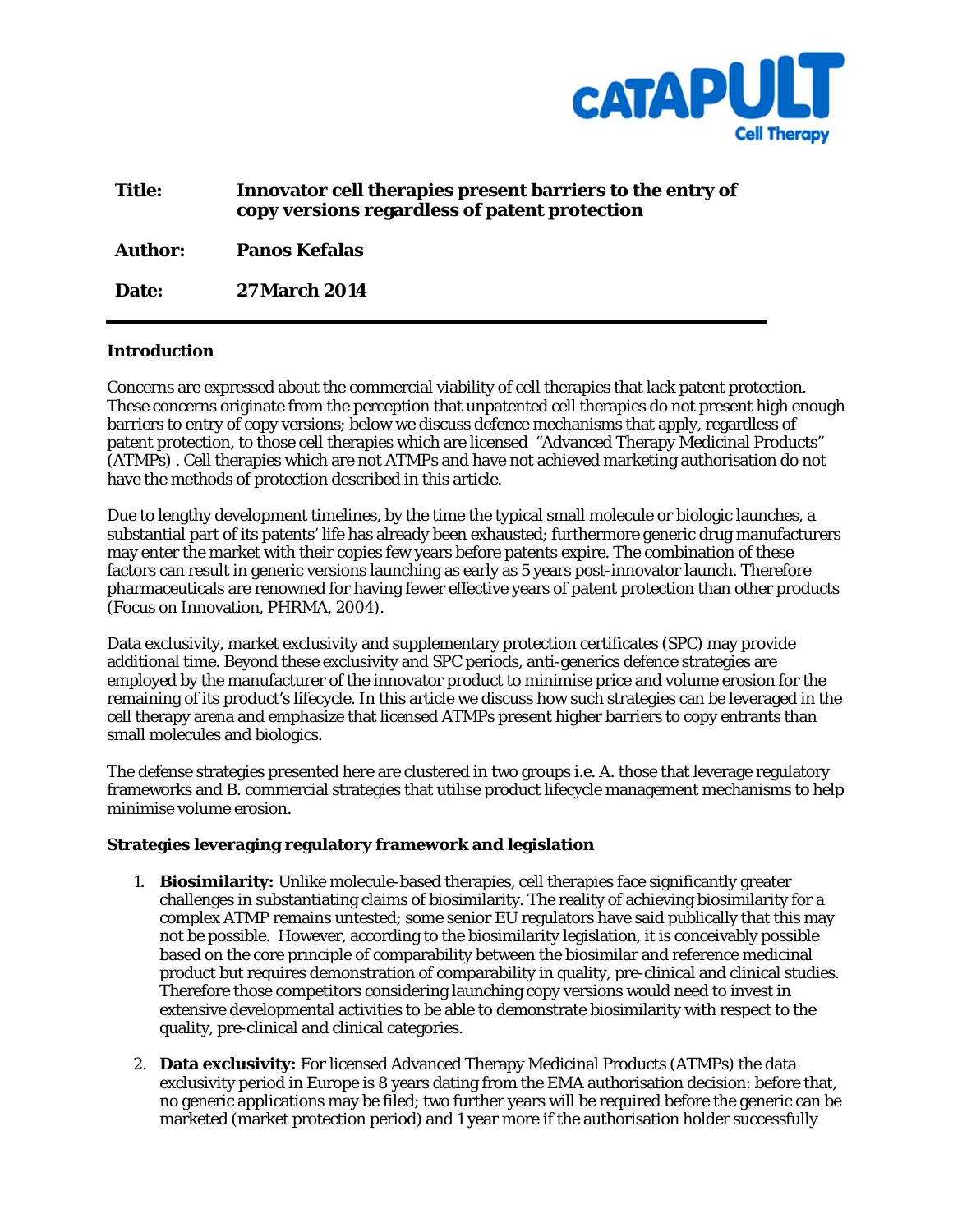

files for a new additional indication. In the US the legislation favours advanced therapies as the data exclusivity of 7 years that applies to small molecules is increased to 12 years for the biotech category.

3. **Market exclusivity:** Licensed ATMPs for orphan indications in particular present even higher barriers for copy entrants through the market exclusivity period, which means that subsequent "me-too" ATMPs will not be granted authorisation for that period: in the EU, this is 10 years from market authorisation (extended up to 12 years for paediatric orphans), and in the US it is 7 years.

## **Commercial strategies to raise barriers to competitive entry**

- 1. **Secrecy of know-how:** For a cell-therapy production process without patent protection, it is important that know-how is kept secret both during development and post-launch periods. This way, replication of the process by competitors and demonstration of biosimilarity would be much more difficult to achieve.
- 2. **Gathering of post-launch real world evidence/long-term data to support favourable market access for the therapy:** Payers put a strong emphasis on the availability of data on long-term outcomes to favourably differentiate amongst treatments and proceed with decisions about a therapy's endorsement, funding and inclusion in formularies, clinical protocols and guidelines. More so than small molecules and biologics, cell therapies have the potential to deliver long-term benefits. Due to time constraints these can be challenging to demonstrate during pre-clinical development. Therefore timely generation of post-launch data for the innovator cell therapy will provide differential advantage over subsequent copy launches that have not been long enough in the market to substantiate claims of long-term benefits.
- 3. **Communicate the impact of cellular variability between innovator and copy cell therapies:** Such variability could result in differences in clinical and cost effectiveness. There are multiple options to communicate impact e.g.
	- a. Model the clinical and/or economic consequences of these differences in order to support, if possible, the innovator therapy.
	- b. Employ KOL engagement and advocacy development programmes.
	- c. Leverage physician and patient forums to communicate level of cell-therapy differentiation and present concerns and/or risks.
	- d. Utilize media and conferences to highlight and communicate therapy differentiation.
- 4. **Therapy inclusion in formularies/clinical guidelines:** Incorporation of the therapy in national, regional and local level treatment protocols, clinical guidelines and formularies is driven by clinical and economic considerations and has a favourable impact on uptake. Revisions of these documents take a long time to materialise hence inclusion of the innovator therapy becomes a barrier for subsequent entrants.
- 5. **Patient access schemes/risk-sharing agreements/innovative contracts:** These arrangements between the manufacturer and the payers can facilitate innovative therapy uptake especially when data at launch are not considered robust enough. These often involve some degree of administrative burden for payers; therefore strategies for absorption of such burden by manufacturer can increase likelihood of implementation and consequently therapy uptake.
- 6. **Provide added-value services for the healthcare system and the patient** e.g. Total disease management schemes are increasingly popular strategies for partnerships between healthcare providers and manufacturers and can support therapy uptake through the provision of associated services (e.g. diagnostic, home-care, patient lifestyle adjustment, counselling); in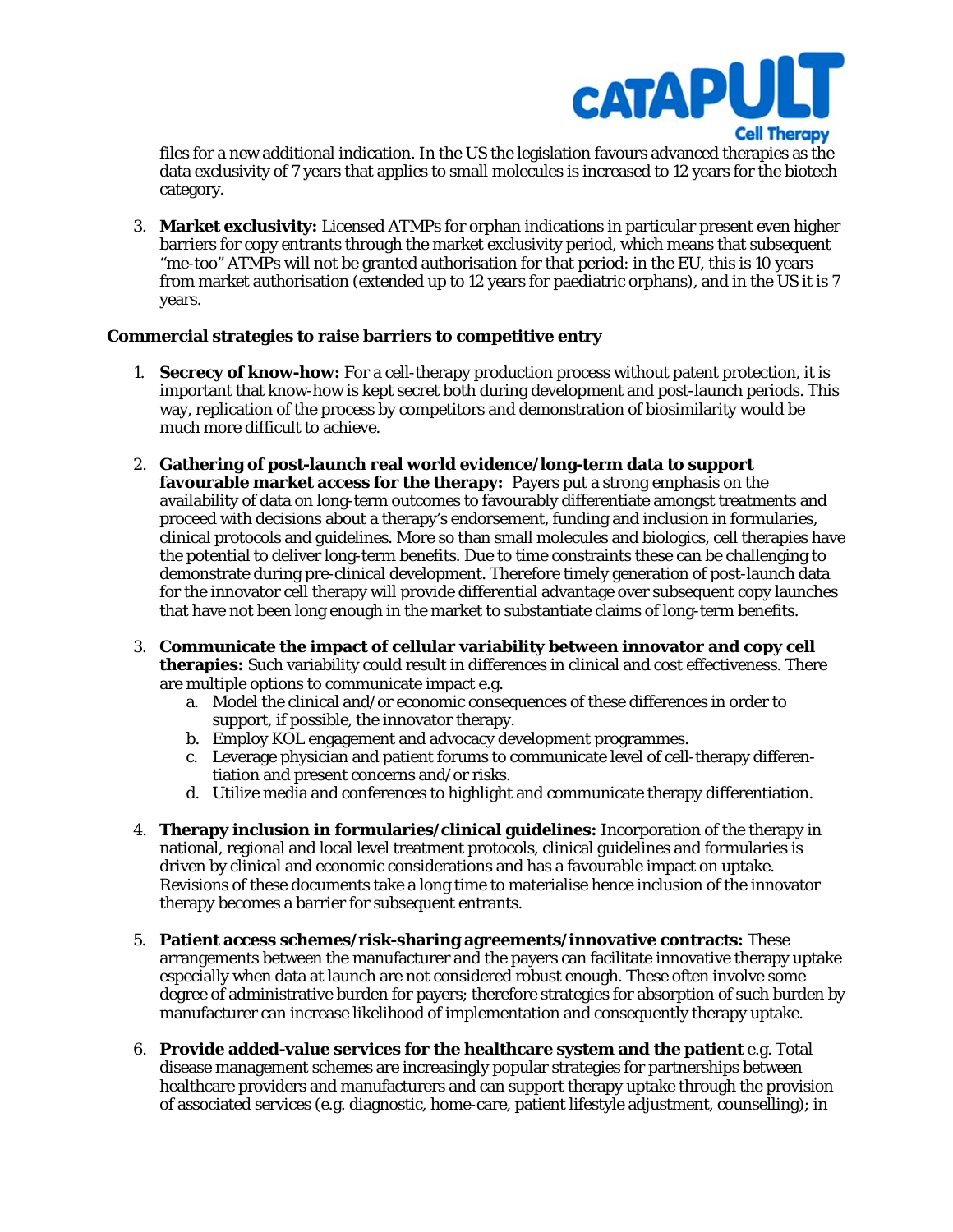

these schemes, patients receive more intensive education, assistance, and monitoring in following a treatment plan tailored to their needs.

- 7. **Ongoing awareness & training initiatives** to engage and build long-term relationships with healthcare providers and treating physicians.
- **8. Technology improvements/development of associated proprietary devices and diagnostics** 
	- a. A typical pharmaceutical anti-generics strategy is to switch patients to next-generation drugs to balance existing brand erosion, a practice known as *"Evergreening"*
		- i. For example the manufacturer of OxyContin for pain relief (Purdue Pharma), reformulated the medication using proprietary drug-delivery technology to minimise risk of abuse; the safer newer version resulted in FDA banning the launches of all generic versions of the original.
	- b. Furthermore as discussed earlier, if the authorisation holder successfully files for a new additional indication, the data exclusivity period increases by 1 year (EMA).
- 9. **Size of target population:** high cost cell-therapies are considered more commercially viable in diseases of high unmet need and small number of patients where comparative clinical and cost-effectiveness claims can be substantiated and budget impact concerns can be minimised; therefore many cell therapies are being developed for rare diseases or niche high unmet need subpopulations within larger therapy areas; as a result the size of the target population can be too small to encourage subsequent market entrants with the exact same value proposition; demonstration of incremental benefit rather than a "me-too" status would be a more commercially viable strategy for subsequent market entrants to pursue.
- 10. **Avoid voluntary price reduction:** High manufacturing costs (coupled with high developmental costs required to bring a copy to market) would limit potential for copy versions being competitively priced. Furthermore reducing innovator therapy price as a response to metoo entries may trigger a price war, which can erode and destroy profitability.
- 11. **Ongoing manufacturing and supply chain optimisation** to maximize competitive advantage and overcome challenges of forced by payers price reduction over time e.g. resulting from the inclusion of a therapy into a capped DRG (Diagnosis Related Group) tariff (as exemplified by the case of Dermagraft in the US).
- 12. **Campaign against competitive tendering of cell therapies:** For cell therapies, the concept of therapeutic equivalence cannot be applied. It is important to engage with procurement functions of healthcare providers and clarify the need to recognise and distinguish all the qualities and features of individual cell therapies so that their grouping for competitive tendering and saving purposes is avoided.
- 13. **Explore deal-making with emerging competition** to reduce sales erosion, a strategy known amongst pharmaceuticals as *"Flanking"* can be employed
	- a. Under this strategy, brand-name drug companies sign licensing agreements with their generic competitors to establish manufacturer-distributor relationships.

## **Conclusions**

To conclude, weak or inexistent patent protection should not be perceived as a barrier to the successful commercialisation of a licensed ATMP; the key defensibility strategies discussed in this article can help maintain competitive advantage and minimise erosion of the commercial opportunity. However where the opportunity for patent protection arises, it should be pursued in order to maximize competitive advantage. IP protection would be particularly valuable in those cases where a licensed ATMP faces